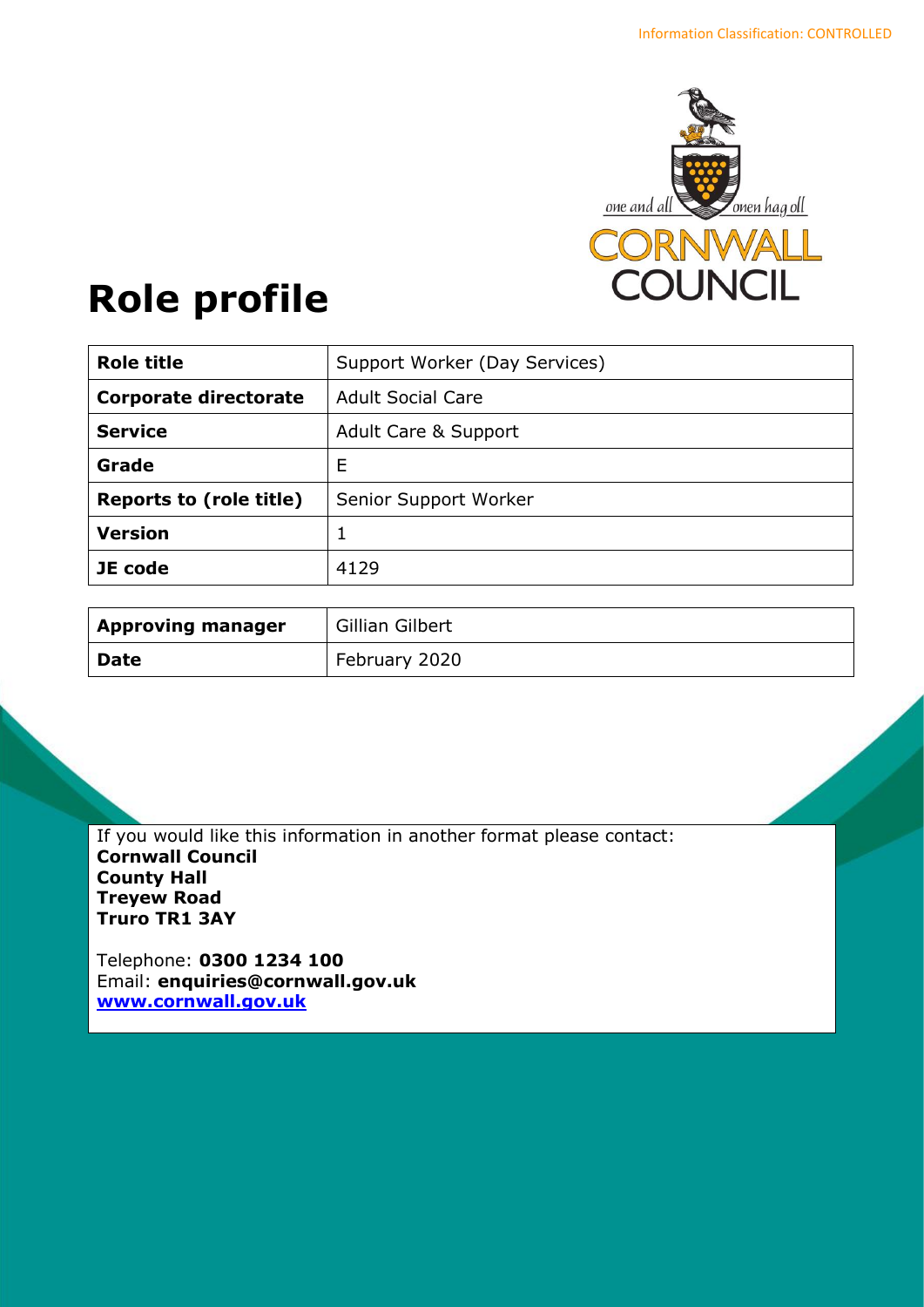## **Role purpose**

As a Support Worker within the Community & Support Service, you will be part of a team committed to supporting individuals in a way which respects their dignity, promotes independence and empowers them to have control over their lives.

By working towards the outcomes identified through individual support plans, you will provide practical support and guidance to enable people to achieve their goals, receive the best care and support possible and to improve the quality of their lives.

# **Dimensions**

| <b>Annual financial accountability</b> |
|----------------------------------------|
| None                                   |
| <b>Management accountability</b>       |
| Nature of management                   |
| none<br>$\bullet$                      |
| Number of staff managed                |
| none                                   |

# **Accountabilities**

*Cornwall Council is a dynamic organisation and the particular duties and accountabilities may vary from time to time without changing the general character of the role or the level of responsibility entailed. Individual objectives will be agreed via the PDS appraisal process* 

- $\cdot$  To encourage individuals in their daily activities and provide appropriate levels of support
- ❖ Provide support in accordance with that outlined in the individual support plans
- ❖ Encourage the achievement of personal goals and outcomes as outlined in personal support plans
- ❖ Be committed to the Safeguarding of all individuals against the risk of abuse or neglect, in compliance with Cornwall Council's Adult Safeguarding Policy
- ❖ To work in a way which is caring, empathetic and respectful at all times
- $\cdot$  To be responsible for secure storage and administering of medication in line with the medication policy
- $\cdot$  To support individuals in the management of their personal belongings including their money
- $\cdot$  To be prepared to support individuals to access a range of transport options
- ❖ To assist individuals in accessing opportunities or experiences off site, in the community
- $\cdot$  To work with other professionals to identify and implement strategies for individuals with higher and more complex needs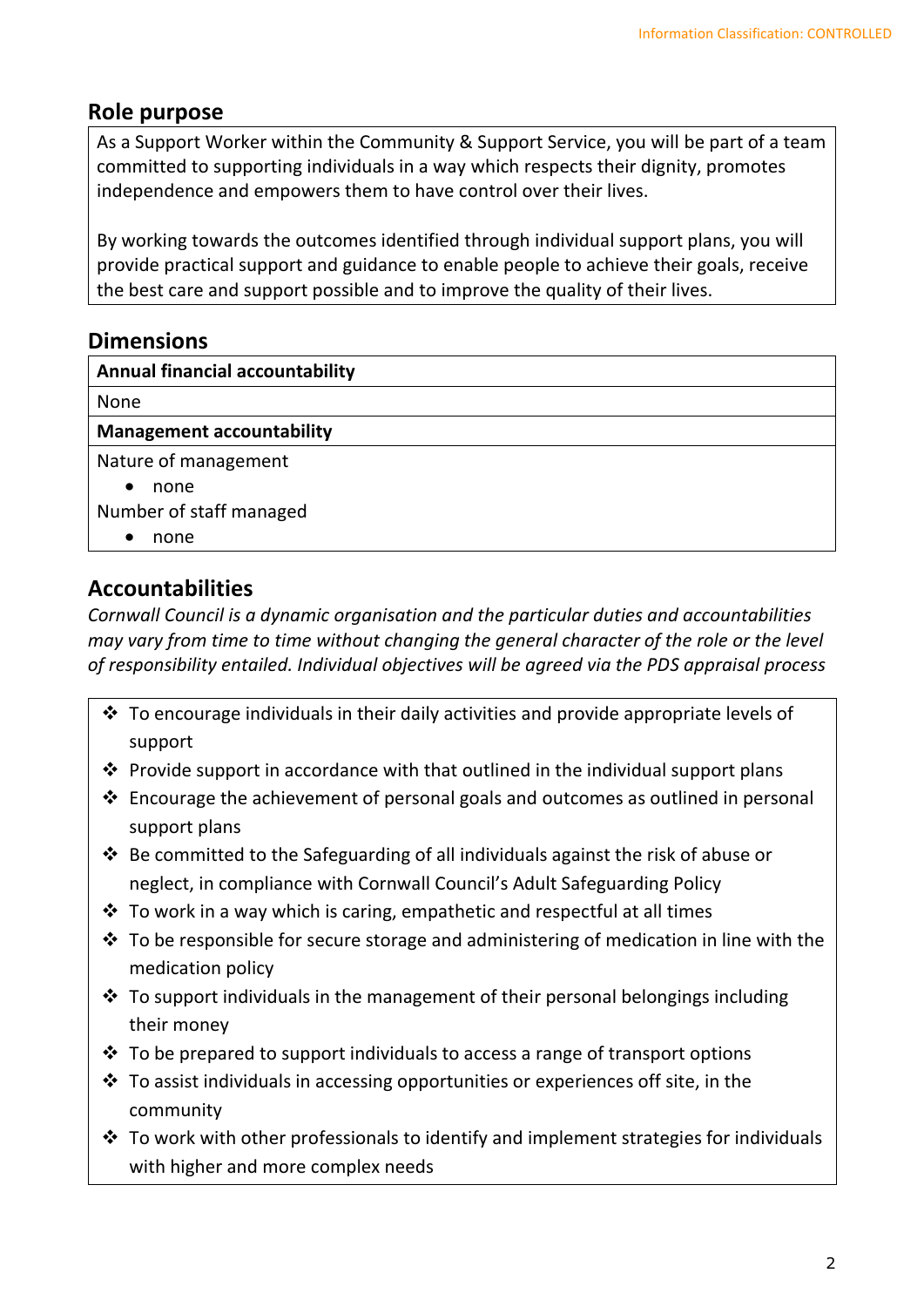- ❖ To assist with personal care for individuals when appropriate, respecting personal dignity at all times
- ❖ To support and enable individuals to access advocacy services and when requested support individuals in making their choices.
- $\cdot$  To communicate effectively including taking part in staff meetings, team discussions as required and attending reviews or meetings deemed relevant to the role
- ❖ Carry out basic IT functions such as accessing information via the council intranet and maintaining electronic records, writing simple reports and carrying out basic online functions
- ❖ Reading and writing routine records pertaining to the support of an individual
- ❖ Liaise with other team members, professionals and carers
- ❖ To be responsible for your own continuing self-development and undertake relevant training as required to meet the needs of individuals using our service
- $\cdot$  To undertake Keyworker responsibilities for individuals including involvement in the monitoring and reviewing support plans
- ❖ To work flexibly in location across the Community & Support Services
- ❖ To work at all times in compliance with all Cornwall Council Policies and Procedures
- $\cdot$  To undertake from time to time, other duties not specifically mentioned in this role profile that are deemed reasonable for the level of accountability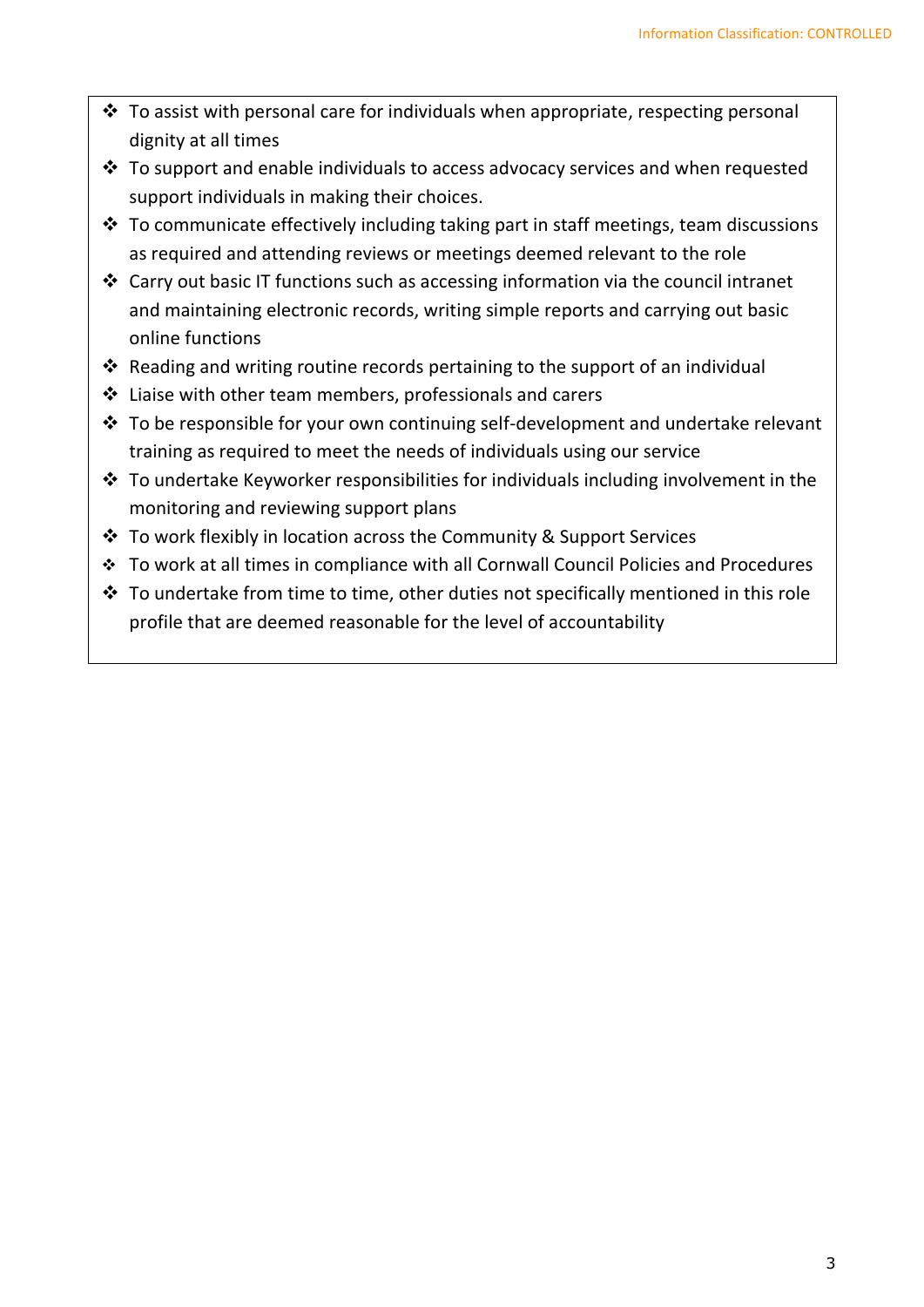## **Corporate accountabilities**

#### **Information security and governance**

Manage information in line with the Council's policies, procedures and guidance on subjects such as Data Protection, Freedom of Information, confidentiality, information security and sharing, the information lifecycle and data quality, to ensure compliance and efficient and effective information governance

#### **Safeguarding**

Maintain awareness of Council policies and practices regarding the safeguarding of children, young people and/ or adults who may be at risk. Report concerns/ allegations in accordance with corporate guidance and procedures

#### **Equality & Diversity**

Work to eliminate unlawful discrimination, harassment and victimisation and report incidents as they occur. Treat everyone with dignity and respect and ensure individual's needs are met. Challenge inappropriate behaviour and language constructively, advising on alternatives so the opportunity for change can be considered

#### **Customer Experience**

Drive to continually improve customer satisfaction and maintain a clear and consistent focus on delivering outstanding customer experience

#### **Health, Safety and Wellbeing**

Contribute to the management of health and safety risks and the creation of a positive health and safety culture to safeguard the health, safety and wellbeing of yourself and others. Understand your health and safety responsibilities and comply with council policy and procedures

#### **Key Objectives**

• To be set by line manager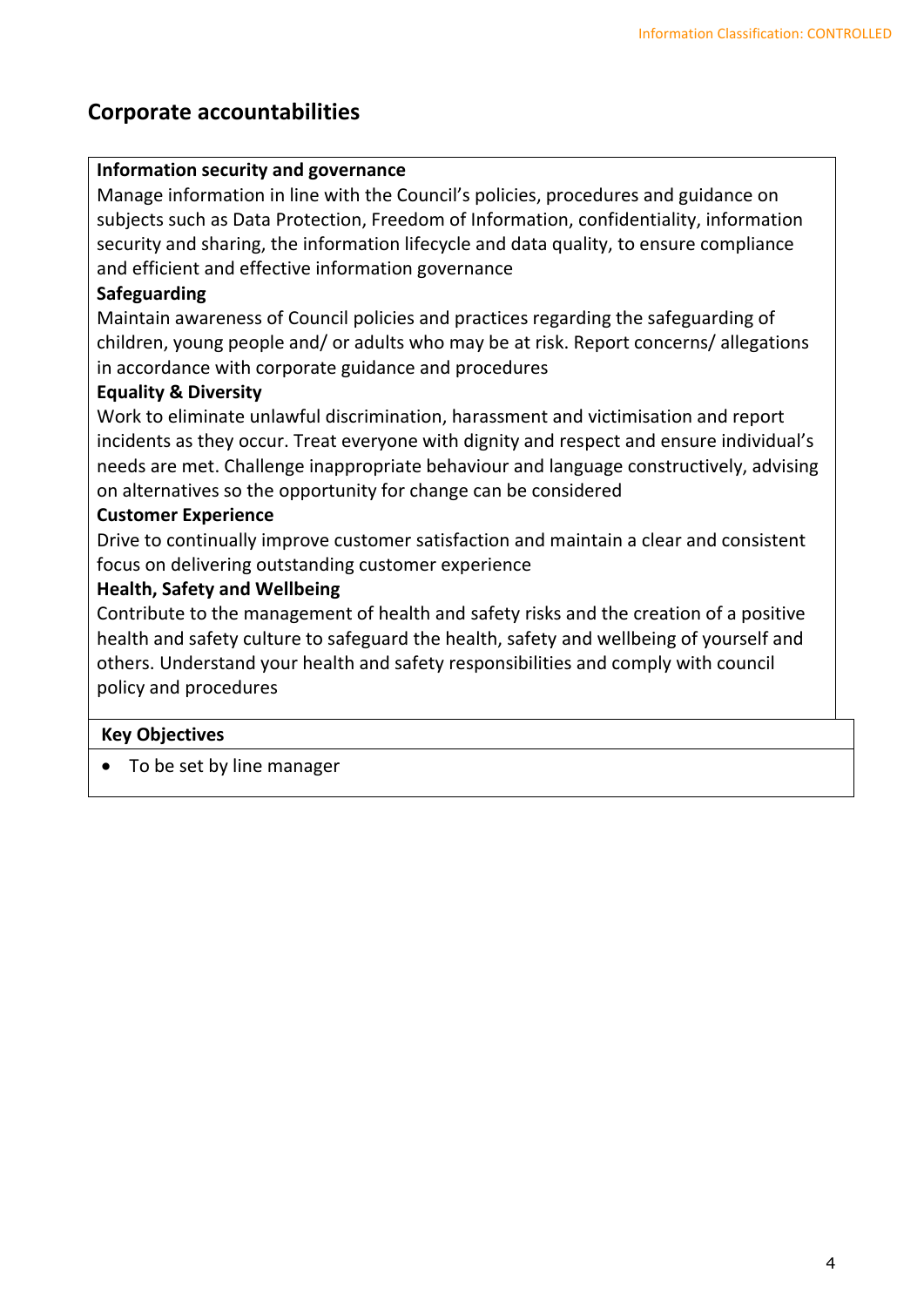## **Competencies and other requirements**

*We use the following criteria below to assess your suitability for the role; please refer to the recruitment & selection column to establish at which stage the criteria are assessed. Requirements assessed at the 'Application' stage represent the minimum essential requirement for shortlisting purposes*

| <b>Behaviours</b>                                                                                                                                                                                                                                                                                                                                                                                                                                                                                                                                                                                                                                                                                                                                                                                                                                                               | Recruitment<br>and selection |
|---------------------------------------------------------------------------------------------------------------------------------------------------------------------------------------------------------------------------------------------------------------------------------------------------------------------------------------------------------------------------------------------------------------------------------------------------------------------------------------------------------------------------------------------------------------------------------------------------------------------------------------------------------------------------------------------------------------------------------------------------------------------------------------------------------------------------------------------------------------------------------|------------------------------|
| <b>Working together</b><br>You understand and focus on customer satisfaction and work well<br>with colleagues and partners.<br>You deliver exceptional customer service - you understand and<br>are attentive to the needs of your customers<br>You listen to the views of others and seek them out<br>$\bullet$<br>You support and show consideration for others<br>$\bullet$<br>You work well with colleagues and partners and acknowledge the<br>$\bullet$<br>different ideas, perspectives and backgrounds of others<br>You are committed to the protection and safeguarding of<br>$\bullet$<br>children, young people and vulnerable adults<br>You share information and expertise with others<br>You are honest, you respect, and you build relationships of trust<br>$\bullet$<br>You share your achievements and acknowledge the<br>$\bullet$<br>achievements of others | <b>Interview</b>             |
| <b>Resourceful</b><br>You apply expertise, solve problems and make improvements to<br>deliver the best possible customer outcomes.<br>You plan and organise your work and manage your time<br>effectively<br>You gather relevant information, analyse it and make timely<br>informed decisions in the course of your work<br>You are flexible and adaptable<br>You respond constructively to change<br>You demonstrate financial awareness relevant to the job you do<br>You use your initiative and are creative in problem solving<br>You deliver results and demonstrate commitment to serving<br>customers                                                                                                                                                                                                                                                                  | <b>Interview</b>             |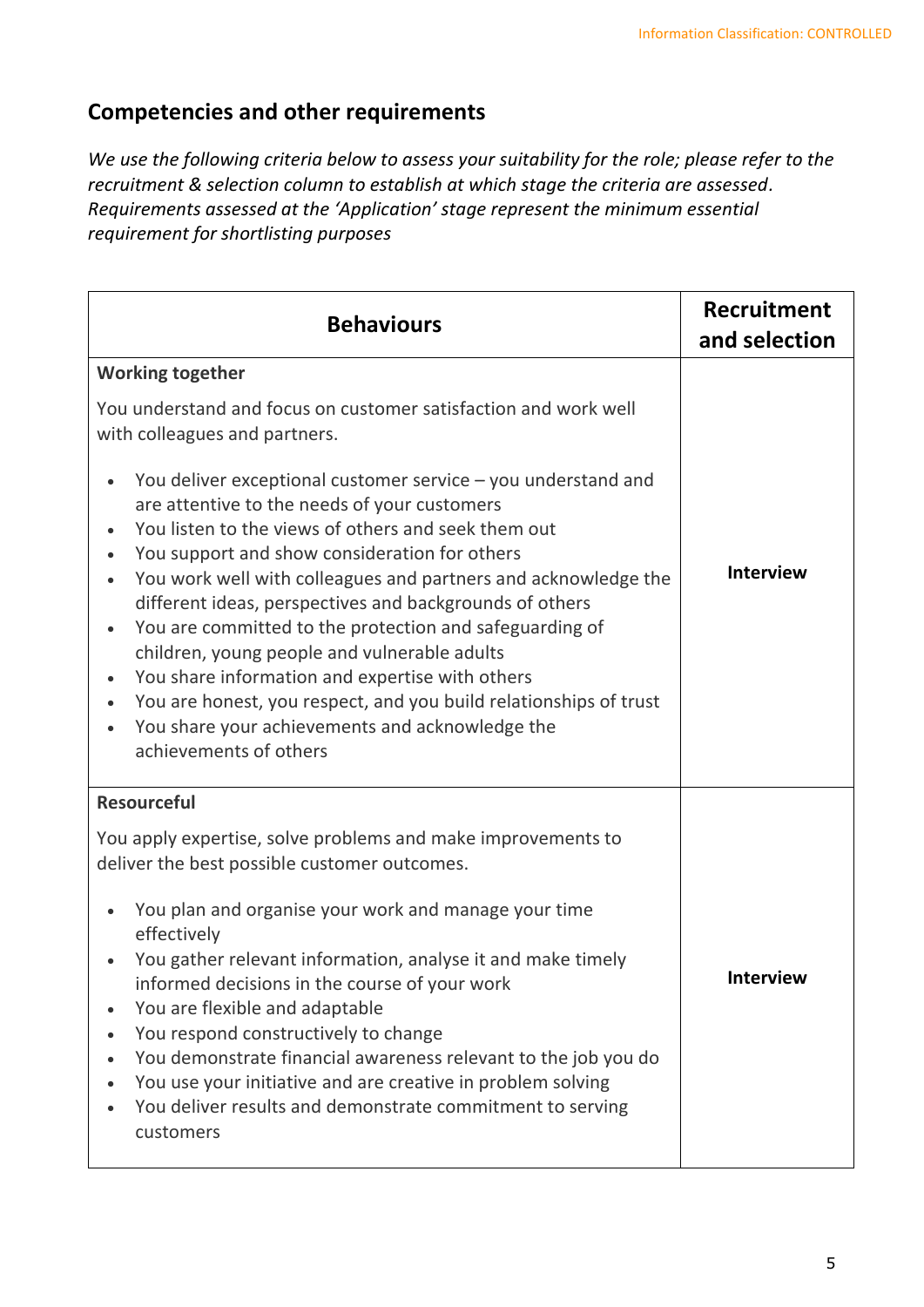| <b>Personal responsibility</b>                                                                                                                                                                                                                                                                                                                                                                                                                                                                                                                                                       |                  |
|--------------------------------------------------------------------------------------------------------------------------------------------------------------------------------------------------------------------------------------------------------------------------------------------------------------------------------------------------------------------------------------------------------------------------------------------------------------------------------------------------------------------------------------------------------------------------------------|------------------|
| You take responsibility for your work, your environment and your<br>development.                                                                                                                                                                                                                                                                                                                                                                                                                                                                                                     |                  |
| You are trustworthy and reliable<br>$\bullet$<br>You pay attention to your own health, safety and wellbeing and<br>that of others<br>You acknowledge errors, report them as appropriate and play<br>$\bullet$<br>your part in addressing them<br>You appropriately challenge unhelpful behaviour<br>You seek feedback and review your own contribution<br>$\bullet$<br>You are open to change and improvement<br>You take responsibility for your development<br>You are enthusiastic about and take pride in your work<br>You act as an ambassador for the Council to our customers | <b>Interview</b> |

| Knowledge, skills & experience                                                                                                                                | <b>Recruitment and</b><br>selection |
|---------------------------------------------------------------------------------------------------------------------------------------------------------------|-------------------------------------|
| To be aware of and demonstrate adherence to Policies & Procedures                                                                                             |                                     |
| e.g. Code of Conduct, national legislation, Health & Safety, Data<br>Protection, Protection of Vulnerable Adults and Safeguarding                             | <b>Interview</b>                    |
| Demonstrates the ability to work as a member of a team supporting<br>service users in the community and to participate in and contribute to<br>team meetings. | <b>Interview</b>                    |
| Evidence of the successful use of communication skills and ability to<br>be diplomatic and work on a one to one basis in the community.                       | Interview /<br><b>Assessment</b>    |
| Evidence of an approachable manner and an aptitude for supporting<br>people in the community.                                                                 | <b>Application</b>                  |
| Demonstrates the ability to input information using a computer.                                                                                               | Interview /<br><b>Assessment</b>    |
| Proven ability to read and write routine reports, records and reviews<br>as needed.                                                                           | <b>Interview</b>                    |

| <b>Other requirements</b>                                                                                       | <b>Recruitment and</b><br>selection |
|-----------------------------------------------------------------------------------------------------------------|-------------------------------------|
| Level 2 or above (or equivalent)<br>e.g. NVQ or Diploma in Health and Social Care or Promoting<br>Independence. | Application                         |
| Basic IT skills including knowledge of Microsoft Office                                                         | <b>Interview</b>                    |